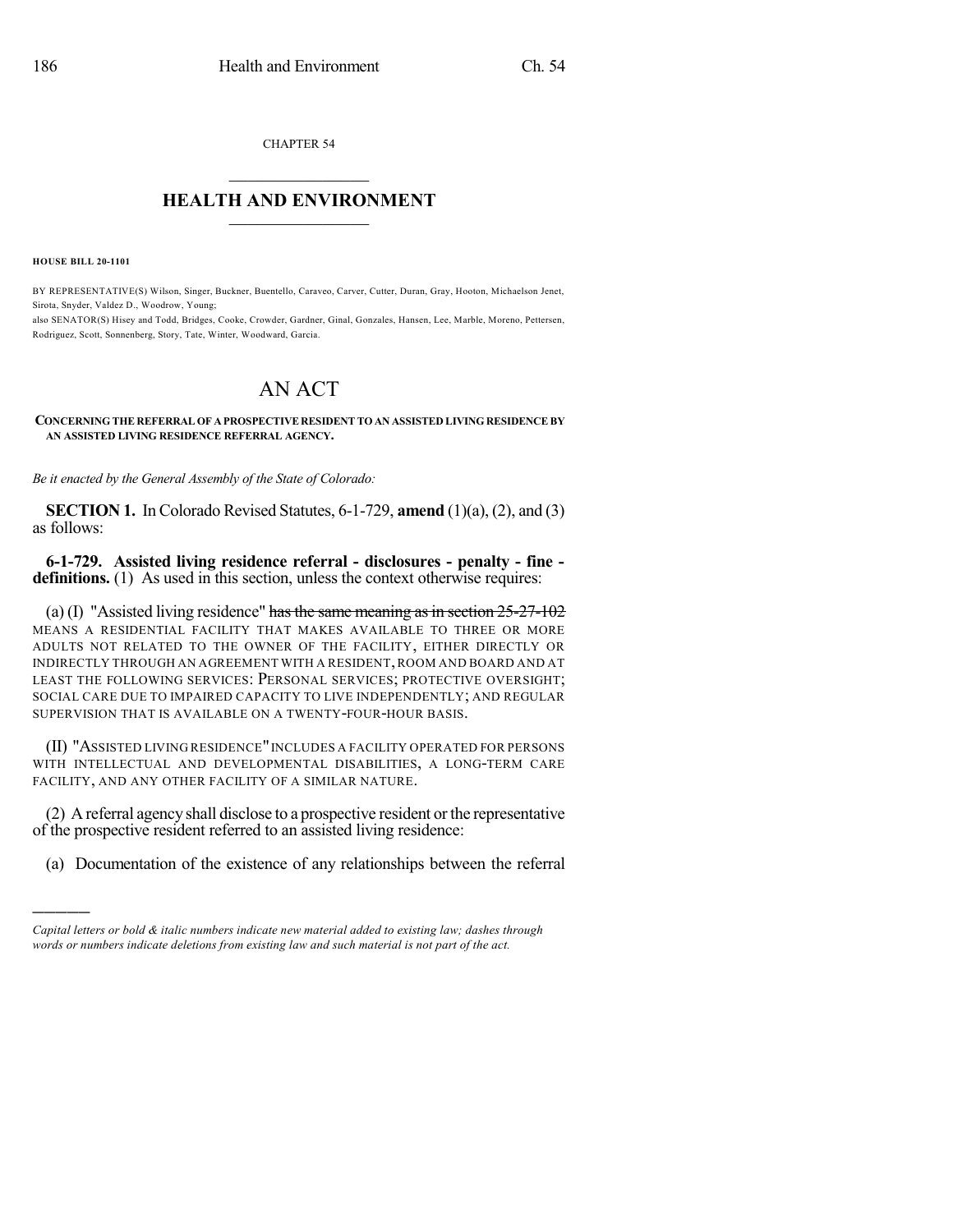## Ch. 54 Health and Environment 187

agency and the assisted living residence, including common ownership or control of the assisted living residence, and financial, business, management, or familial relationships between the referral agency and the assisted living residence; and

(b) That the referral agency receives a fee from the assisted living residence for the referral; AND

(c) WRITTEN DOCUMENTATION OF THE AGREEMENT BETWEEN THE REFERRAL AGENCY AND THE PROSPECTIVE RESIDENT OR REPRESENTATIVE OF THE PROSPECTIVE RESIDENT. THE AGREEMENT MUST INCLUDE:

(I) THE RIGHT OF THE PROSPECTIVE RESIDENT OR REPRESENTATIVE OF THE PROSPECTIVE RESIDENT TO TERMINATE THE REFERRAL AGENCY'S SERVICES FOR ANY REASON AT ANY TIME; AND

(II) A REQUIREMENT THAT THE REFERRAL AGENCY COMMUNICATE THE CANCELLATION OF THE AGREEMENT TO ALL ASSISTED LIVING RESIDENCES TO WHICH THE PROSPECTIVE RESIDENT HAS BEEN REFERRED.

(3) (a) The referral agency and the prospective resident or representative of the prospective resident shall sign and date the documentation required in subsection  $\sqrt{(2)(a)}$  (2) of this section. The referral agency shall provide a written or electronic copy of the signed disclosure to the assisted living residence on or before the date the resident is admitted to the assisted living residence.

(b) The assisted living residence shall:

(I) Not pay the referral agency a fee:

(A) Until WRITTEN receipt of the documentation REQUIRED IN SUBSECTION (2) OF THIS SECTION; and

(B) ON OR AFTER THE DATE THE AGREEMENT BETWEEN THE REFERRAL AGENCY AND THE PROSPECTIVE CLIENT OR REPRESENTATIVE OF THE PROSPECTIVE CLIENT IS TERMINATED;

(II) Maintain a written or electronic copy of the documentation REQUIRED IN SUBSECTION (2) OF THIS SECTION at the assisted living residence for at least one year after the date that the new resident is admitted; AND

(III) NOT SELL OR TRANSFER THE PROSPECTIVE RESIDENT'S OR PROSPECTIVE RESIDENT'S REPRESENTATIVE'S CONTACT INFORMATION TO A THIRD PARTY WITHOUT THE WRITTEN CONSENT OF THE PROSPECTIVE RESIDENT OR REPRESENTATIVE OF THE PROSPECTIVE RESIDENT.

**SECTION 2. Act subject to petition - effective date.** This act takes effect at 12:01 a.m. on the day following the expiration of the ninety-day period after final adjournment of the general assembly (August 5, 2020, if adjournmentsine die is on May 6, 2020); except that, if a referendum petition is filed pursuant to section  $1(3)$ of article V of the state constitution against this act or an item, section, or part of this act within such period, then the act, item, section, or part will not take effect